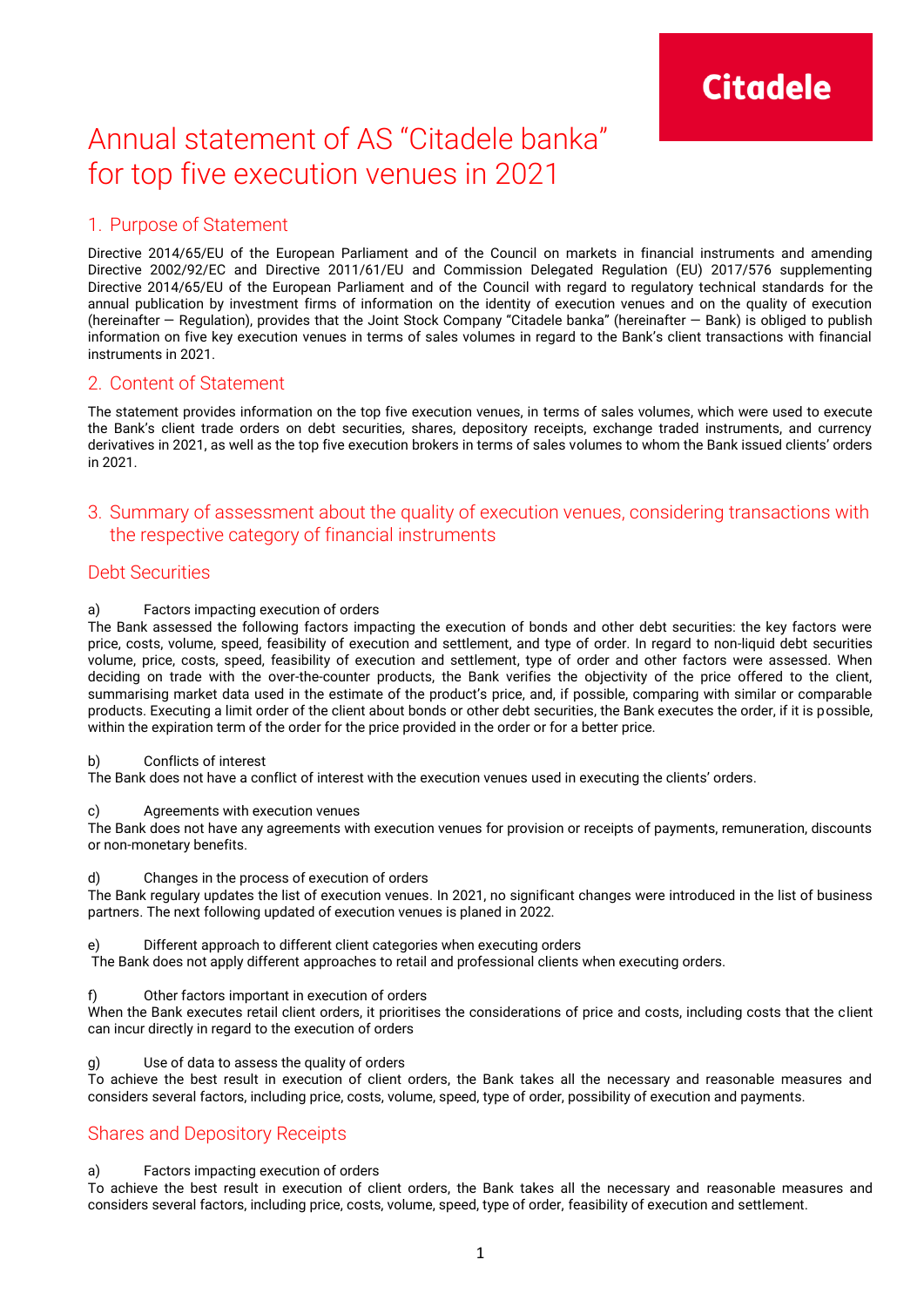# **Citadele**

## b) Conflicts of interest

The Bank does not have a conflict of interest with the execution venues used in executing the clients' orders.

## c) Agreements with execution venues

The Bank does not have any agreements with execution venues for provision or receipts of payments, remuneration, discounts or non-monetary benefits.

## d) Changes in the process of execution of orders

The Bank regulary updates the list of execution venues every year. At the end of 2020, changes were introduced in line with the establishment or termination of business relations with the trade venues/brokers. In 2021, no significant changes were introduced in the list of business partners. The next following updated of execution venues is planed in 2022.

## e) Different approaches to different client categories when executing orders

The Bank does not apply different approaches to retail and professional clients when executing orders

## f) Other factors important in execution of order

When the Bank executes retail client orders, it prioritises the considerations of price and costs, including costs that the client can incur directly in regard to the execution of orders.

## g) Use of data to assess the quality of orders

The Bank has not used data or instruments in regard to the quality of execution. The Bank has not used the data provided by the consolidated data provider.

## Exchange traded products (ETF,ETN,ETC)

## a) Factors impacting execution of orders

To achieve the best result in the execution of client orders, the Bank takes all the necessary and reasonable measures and considers several factors, including price, costs, volume, speed, type of order, feasibility of execution and settlement.

## b) Conflicts of interest

The Bank does not have a conflict of interest with the execution venues used in executing the clients' orders.

## c) Agreements with execution venues.

The Bank does not have any agreements with execution venues for provision or receipts of payments, remuneration, discounts or non-monetary benefits.

#### d) Changes in the process of execution of orders

The Bank regulary updates the list of execution venues every year. At the end of 2020, changes were introduced in line with the establishment or termination of business relations with the trade venues/brokers. In 2021, no significant changes were introduced in the list of business partners. The next following updated of execution venues is planed in 2022.

#### e) Different approaches to different client categories when executing orders

The Bank does not apply different approaches to retail and professional clients when executing orders.

#### f) Other factors important in execution of orders

When the Bank executes retail client orders, it prioritises the considerations of price and costs, including costs that the client can incur directly in regard to the execution of order.

g) Use of data to assess the quality of orders

The Bank has not used data or instruments in regard to the quality of execution. The Bank has not used the data provided by the consolidated data provider.

## Currency derivatives — swaps and forwards

## a) Factors impacting execution of orders

These transactions are mainly structured considering the individual requirements of the client to satisfy the client's specific request for a specific transaction amount, currency pair and payment date. Considering that a specific individual request mainly does not have a single offer in the currency market, the Bank determines the price of a specific transaction, and the client can decide whether or not to conclude a transaction for the price offered by the Bank.

#### b) Conflicts of interest

The Bank does not have a conflict of interest with the execution venues used in executing the clients' orders. When the Bank executes the clients' orders using the Bank's portfolio assets, it complies with the Policy for the Prevention of Conflicts of Interests in the field of investment services/non-core services.